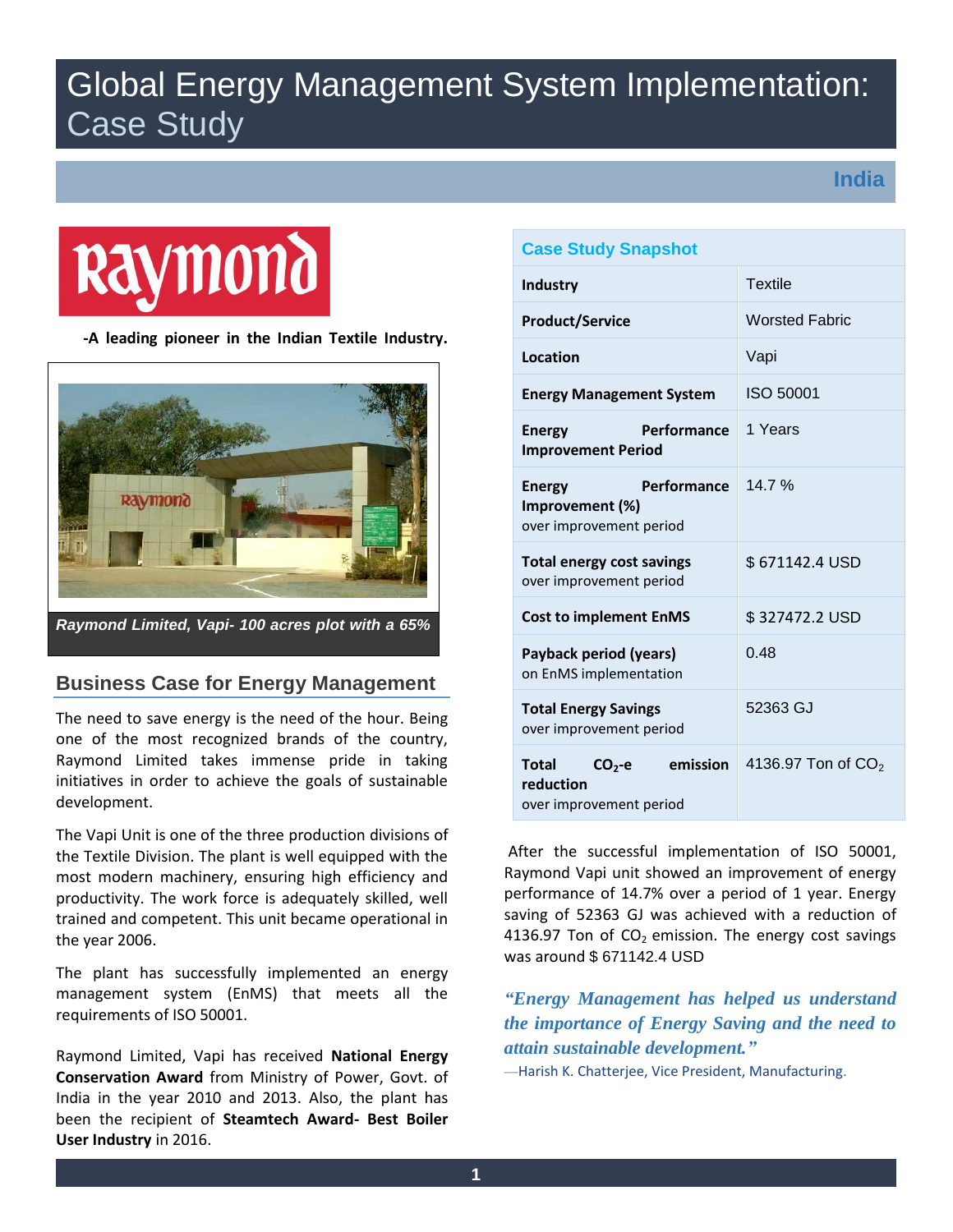## **Business Benefits Achieved**

Raymond Limited, Vapi plant is a Designated Consumer (DC) as per the norms laid down by the Ministry of Power under the Perform Achieve Trade (PAT) Scheme. Under this scheme, the organization has been allotted the target to reduce its energy consumption by 6% in the 3<sup>rd</sup> PAT cycle i.e. April-2016 to March-2019 through implementation of energy conservation initiatives.

Proper planning and execution of energy saving initiatives has led to an improvement in energy performance by 14.7%. The first year saw the plant implement a lot of energy saving projects. A gradual reduction in Specific energy consumption has been observed over the years.



The major projects that have been implemented for energy conservation are given below:

| <b>SI</b><br><b>No</b> | <b>Project Title</b>                                                    | Annual<br>in<br><b>Savings</b><br><b>\$USD</b> |
|------------------------|-------------------------------------------------------------------------|------------------------------------------------|
| 1                      | Use of Fuel additive in coal in boiler and<br>thermic fluid heaters     | 113,696.70                                     |
| 2                      | Power saving in compressor by less use<br>of inefficient old compressor | 19,600.19                                      |
| 3                      | Power saving in Air Washer Towers in<br>monitoring and controlling      | 59,222.24                                      |
| 4                      | Thermal insulation repairing work                                       | 12,775.26                                      |
| 5                      | Chiller load balancing                                                  | 70,326.41                                      |
| 6                      | Condensate Recovery of Steaming m/c                                     |                                                |

|    | in Spinning                            | 6,122.13   |
|----|----------------------------------------|------------|
|    | Changeover of Electrical Heater to     |            |
|    | Steam Heater in RF Dryer of Dyeing     | 19,709.51  |
| 8  | Main Steam line Trap condensate        |            |
|    | collection                             | 4,310.48   |
| 9  | Saving due to Improvement in ETP       |            |
|    | aeration system                        | 23,488.99  |
|    | Replacement of 36 watt fluorescent     |            |
|    | tube rod by LED 16W/18W/15W tube in    |            |
| 10 | plant lighting.(Total 11500 No's)and   | 112,590.97 |
|    | street light replacement 150 W by 45 W |            |
|    | LED(total 45 no's)                     |            |

A textile plant is an extremely power driven unit. In Raymond Ltd, Vapi, the energy costs comprises around 40% of the total production cost. As a result it has become extremely important to implement a proper energy management system in the plant to promote sustainable and economically feasible business development. ISO 50001 has enabled us to not only meet the targets of the PAT scheme, but also helped us lead the way to a better future of the plant.

*"Save energy equates to save money. Energy and Business go hand in hand. EnMS is the best tool to achieve energy conservation. "*

—A.A. Bambardekar, Works Director, Raymond Vapi

## **EnMS Development and Implementation**

#### **Organizational**

There are four vital requirements for a successful Energy Management System in an organization.

- Top Management Support
- Strategic Planning
- An Effective Monitoring System
- Adequate Technical Ability

The top management of Raymond Limited has always accepted the notion that energy efficiency is best for business. With the support of top management, a very confident Vapi team formed an energy cell which formed the core of the energy management system of the plant.

The salient features of the EnMS system include: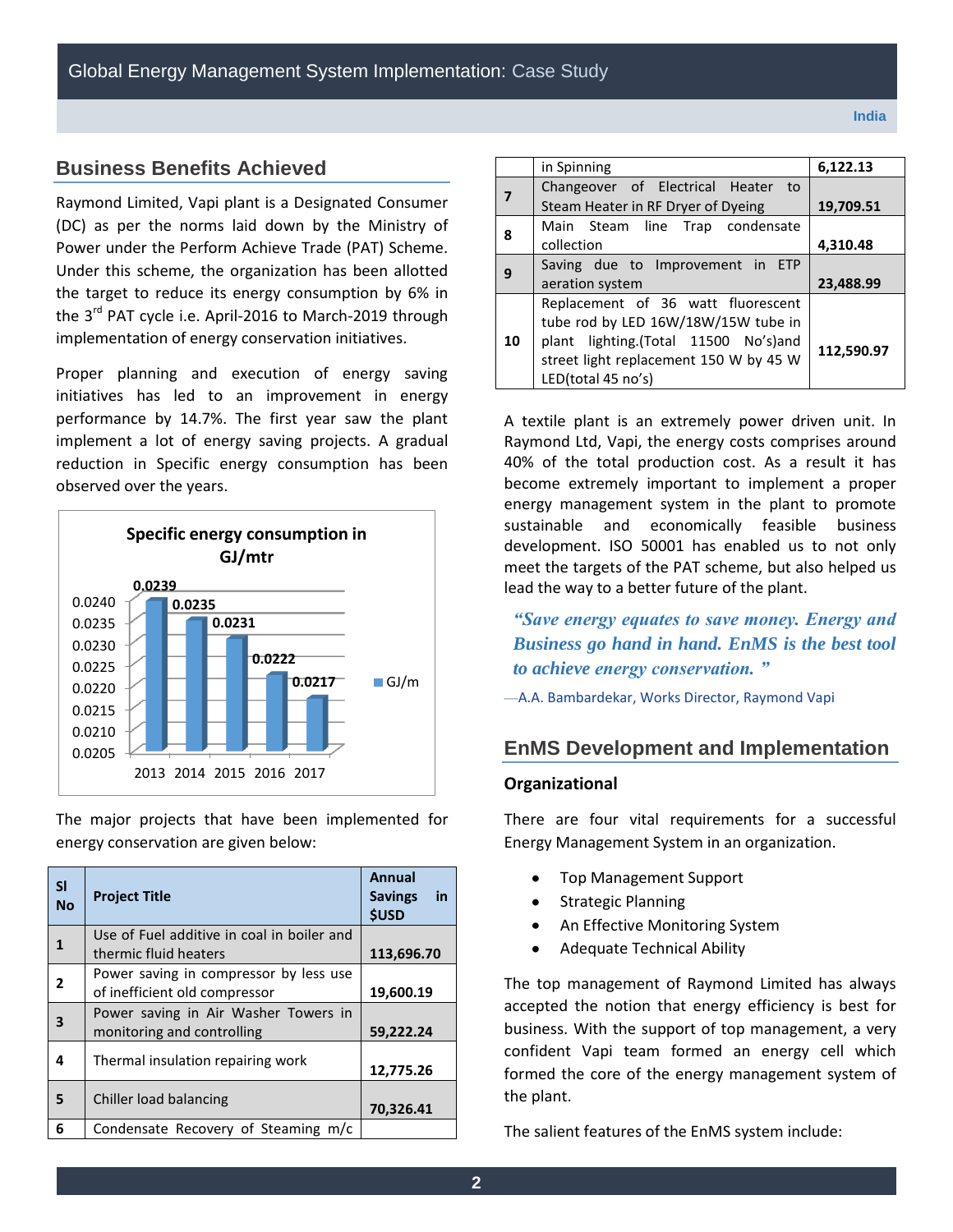- A proper hierarchy based structured energy cell.
- An energy policy that reflects the image of the organization towards energy conservation.
- Appointment of Management Representative (MR) to lead the team and drive the system effectively.
- **Establishment of energy objectives and targets** according to energy policy and providing all necessary resources to achieve the same.
- Adequate technical training of all the plant employees to promote energy conservation awareness.
- Periodic evaluation of energy performance of the plant.

#### **ENERGY CONSERVATION CELL STRUCTURE**



The energy conservation team is actively involved in spreading energy conservation awareness drive in the plant. Important events like World Environment Day (5 June), National Safety Week (4 March to 10 March), Energy Conservation Day (14 December) are celebrated with full zeal and enthusiasm through quiz, poster and slogan writing competitions organized both at staff and workmen level.

Raymond Limited, Vapi is also the first plant under Raymond Group to host a mega event known as **Knowledge Exchange Programme (KEP)** where 50 engineers from 10 different units of Raymond Group shared their views and ideas on energy conservation activities that are already implemented in their

respective plants. This event proved to be highly beneficial for all the parties involved.



Active participation and transparency among the organization's hierarchy has enabled the plant to achieve a lot of its objectives and targets. New ideas are always met with a warm welcome and Raymond Vapi hopes to continue at the same rate in achieving more in the future.

*"With the passing of every year, we are losing more and more non-renewable resources. It's time to wake up and ISO 50001 and PAT gave us the perfect start towards achieving our goals "*

—Surendra Tiwari, General Manager-Works, Raymond Vapi

#### **Energy Review and Planning**

Developing an understanding of the organization's energy use and consumption is the first step in an energy review. This is accomplished through:

- 1. Identifying current energy sources; Primary energy sources – Electricity, Coal and Diesel; secondary energy sources are – Compressed air and steam. Water also included for analysis even though it is not an energy source
- 2. Identifying current energy uses; production processes, utilities and incidental facilities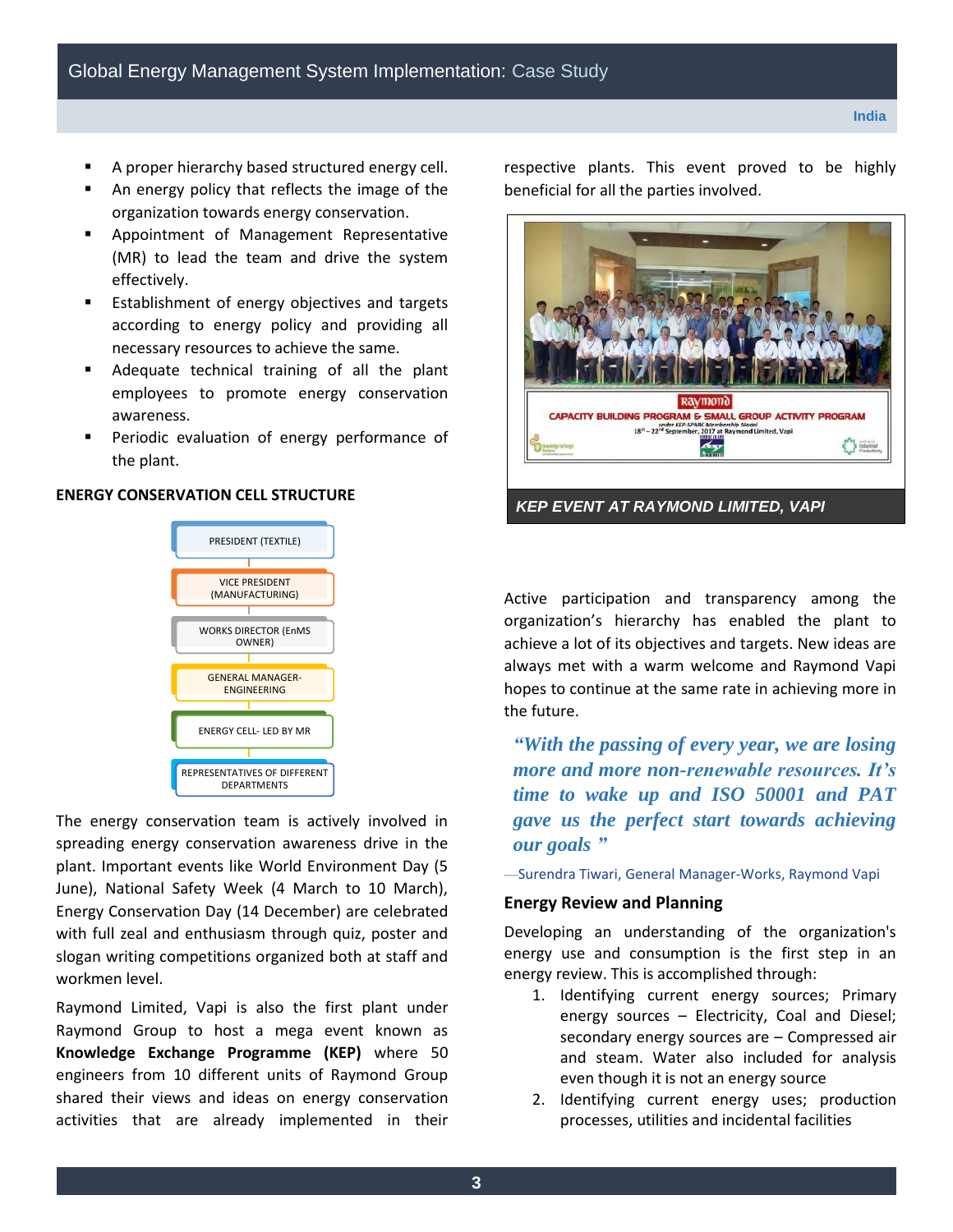3. Evaluating energy use and consumption, including past and present trends; use and consumption data of FY 2016-17. For this purpose, inputs taken from utility bills, coal and diesel purchases, main meter and sub-meter readings of energy meters, wherever available.

The resulting information is used to identify Significant Energy Uses (SEUs) and energy performance improvement opportunities.

*"Energy consumption in a plant is a very robust topic. EnMS has helped us understand this topic in various levels- be it at a system level, process level or even an equipment level. "*

—Ajay Baldua, General Manager-Engineering, Raymond Vapi

#### **Cost-benefit analysis**

Energy and costs have a direct relationship. More the energy is saved, more will be the cost benefits. Every step comes at a price, so there is a fine balance between the implementation cost and energy cost savings.

At Raymond Vapi, a simple but effective comparative analysis approach is used to check the feasibility of a energy conservation project.

The criteria for electrical energy saving is shown below:

| <b>Prioritization Criteria (Electrical)</b> |              |               |           |        |
|---------------------------------------------|--------------|---------------|-----------|--------|
| <b>Parameters</b>                           |              | 2             |           |        |
| Annual<br>energy                            | $<$ 1000     | 2000-         | 5000-     | >50000 |
| savings kWh                                 | kWh          | 5000          | 25000     |        |
| Implementation<br>cost                      | $\mathbf{v}$ | \$4650 to     | \$1560 to |        |
| (\$USD)                                     | \$7800       | \$7800        | \$4650    | \$1560 |
| <b>Payback months</b>                       | 36           | 36            | 24        | 12     |
|                                             | Months       | <b>Months</b> | Months    | Month  |
|                                             |              |               |           | S      |

A score of 32 and higher enables the project to be taken into consideration. Also, **Zero investment opportunities**  are also considered as significant projects.

The following cost benefits and energy benefits were achieved during 2016-17.

- **Total Electrical Savings: 4298498 kWh**
- **Total Coal Savings: 1837 MT**  $\bullet$
- **Total energy cost savings: \$ 671142.47 USD**
- **Cost to implement EnMS: \$ 327472.2 USD**

**Payback period (years): 0.45** 

#### **Approach to evaluate energy performance**

Energy performance is evaluated by preparing energy applicability matrix, fence diagram and process flow diagram linking the energy sources to energy uses. A single energy source can be associated with multiple energy uses.

Once the energy uses are identified, past and present energy use and consumption is evaluated. A suitable of 12 months FY 2016-17 is selected to evaluate historic energy consumption and identify trends. The period selected is a representative of the variation in organizational operations (e.g. production, CDD, count, PPM etc). Wherever appropriate, energy use and consumption information have been analyzed making **use of linear regression**.

Linear regression is a useful tool in analyzing and predicting the future trends of energy consumption.

Based on the analysis of energy use and consumption, the following information are established:

- Identification and classification of all energy  $\bullet$ units in our plant.
- Trend pattern analysis of these units based on historical data.
- Identification of Significant Energy Users (SEUs) with the help of Pareto method on System, Process and Equipment Level.
- Formation of baseline of these SEUs based on  $\bullet$ historical data.
- Finding out the impact of relevant variables on the trending pattern of the SEUs
- Identifying the opportunities for improvement and setting up the respective objectives and targets.

#### **Approach to validate results**

All the departments covered under EnMS are audited once a year.

Also Internal audit of EnMS is conducted at least once every six months ensuring all clauses are covered in one-year time.

There is a documentation manual for internal audit (**RAYV-EnMS-P 09)** that defines the responsibilities and requirements for planning and conducting audits, establishing records and reporting results.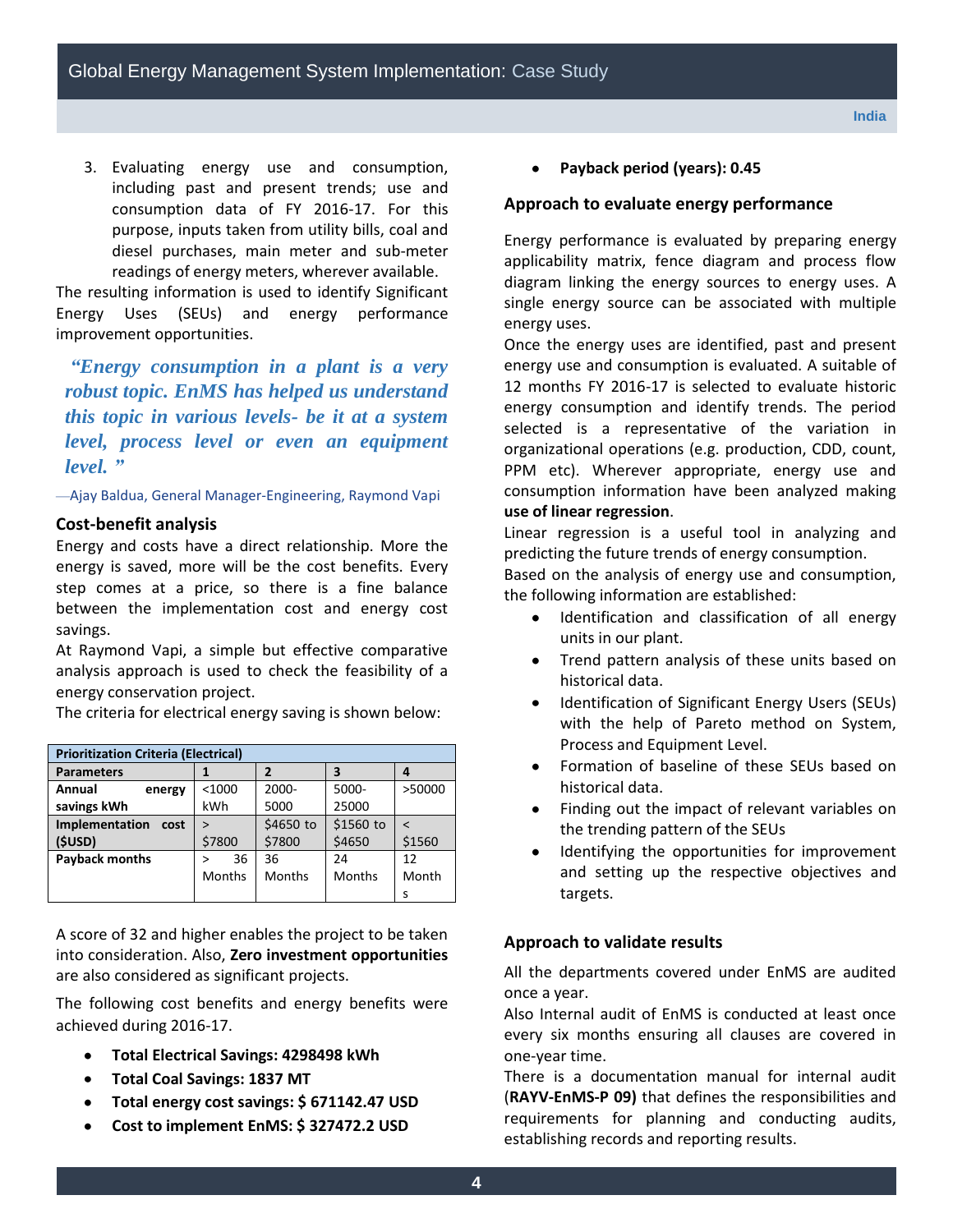MR ensures that the EnMS internal audits are planned and conducted with objectivity and impartiality of the audit process and to assure the top management of the organization that EnMS:

- 1. conforms to planned arrangements for energy management including the requirements of this International Standard;
- 2. conforms with the energy objectives and targets established;
- 3. Is effectively implemented and maintained, and improves energy performance

An audit plan and schedule are developed taking into consideration the status and importance of the processes and areas to be audited as well as the results of previous audits.

Records of the audit results are maintained and reported to top management.

## **Steps taken to maintain operational control and sustain energy performance improvement**

Operational and maintenance controls bring the SEUs and the energy uses related to the energy objectives, targets and action plans into efficient and sustainable operation. As the management system matures, equipment, processes and systems will be governed by appropriate operational and maintenance controls.

Effective operational control and associated training of relevant personnel often provide considerable energy performance improvement opportunities and typically at low cost.

In Raymond Vapi, the operation and maintenance management team has a well defined system to maintain operational control.

The following records are maintained to maximize operational control and sustain energy performance improvement:

| SI<br>no     | Name of the record                                                              | <b>Media</b>       | Custodian          | <b>Retention</b><br>Period |
|--------------|---------------------------------------------------------------------------------|--------------------|--------------------|----------------------------|
| $\mathbf{1}$ | Critical<br>Operating<br>Parameters                                             | Soft/Har<br>d Copy | Concerned<br>Dept. | 3 Years                    |
| 2            | Records<br>as<br>per<br>operational control<br>established<br>OCPs<br>under IMS | Soft/Har<br>d Copy | MR                 | 1 year                     |

## **Development and use of professional expertise, training, and communications**

The organization plays a key role in motivating the employees towards the goal of energy management.

Without the right motivation and participation, it is simply not possible for any team to maximize its potential. EnMS related education/training program are planned and provided in-house to the employees as well as workmen by the HR Department. Its deployment is ensured through the active participation of Heads of Departments (HODs).

In FY2016-17, apart from the in-house EnMS training, the company organized a five day training and workshop termed as **KEP (Knowledge Exchange Platform)** (As mentioned earlier).

Knowledge Exchange Platform (KEP) has been established by **Bureau of Energy Efficiency (BEE)** in partnership with Institute of **Industrial Productivity (IIP)** to promote transfer and uptake of best practices and technologies in industries covered under the Perform Achieve and Trade (PAT) scheme.

The entire event was supervised by two expert consultants to BEE. With a participation of 50 participants from 10 different units of Raymond Group, the event proved to be a huge success for everyone involved.